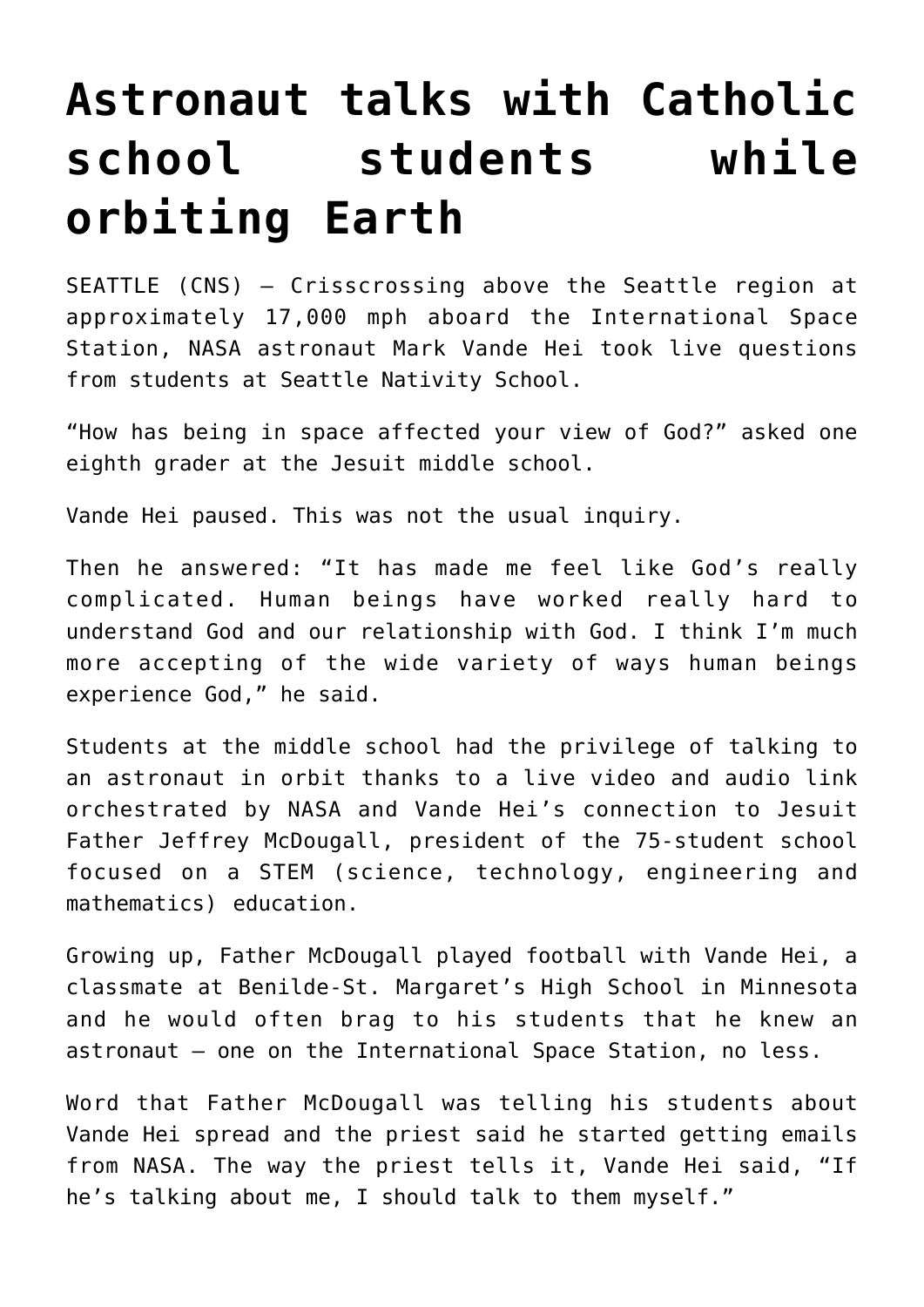The goal of Seattle Nativity School is to break the cycle of poverty for its students through a Jesuit education focused on STEM.

The school serves students in grades six to eight whose families earn a median income of \$31,719 a year. More than two out of three students at the school are African American; nearly one in five is Hispanic.

The school's inaugural class graduated in 2016, and its support of those students continues into their college careers, helping with applications, financial assistance counseling and more.

Seattle Nativity graduates, typically the first in their families to attend college, have gone on to schools that include Gonzaga University, Georgetown University, the U.S. Air Force Academy, Arizona State University, the University of Washington and Seattle University.

Fast-forward to a day in early December 2021, and Seattle Nativity students were eagerly waiting to be connected to the International Space Station.

"Here we go!" one student excitedly shouted as the video appeared on screen and Vande Hei, a flight engineer, casually floated into view wearing khaki cargo pants and a burgundy polo shirt. He read from a tablet computer, which he then attached to his pant leg. He performed a couple of zerogravity backflips while waiting for the audio to connect.

While the students could see him via a video link on a screen in one of the school's classrooms, Vande Hei could only hear them. Father McDougall stood at the microphone and the students queued up to talk to the astronaut.

Most of the questions covered predictable ground: How do you sleep? Without gravity, how do you exercise? What do you miss most about Earth?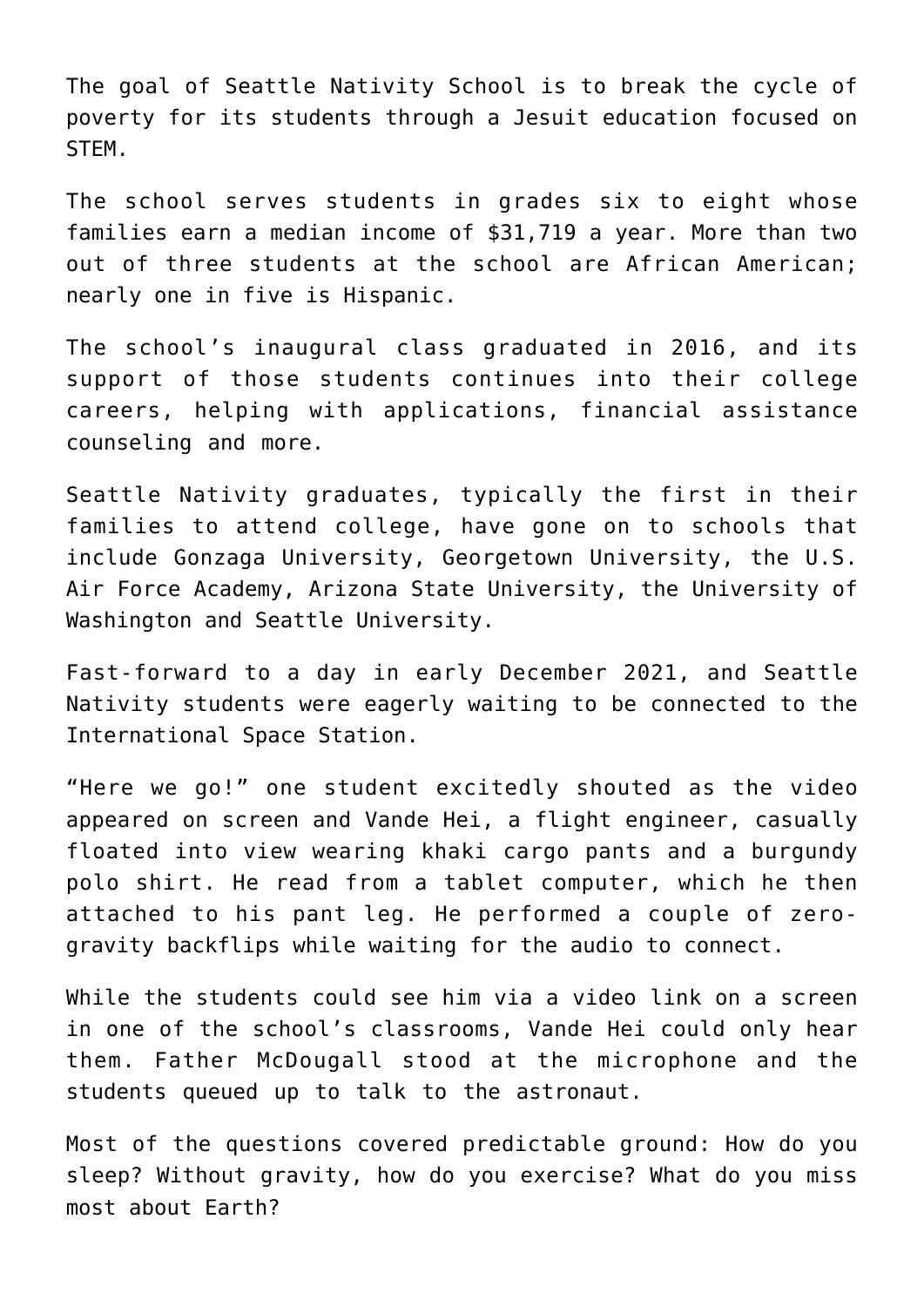Vande Hei fielded the questions like a seasoned politician, answering directly, cracking Dad jokes, performing zerogravity maneuvers, yes, to demonstrate Newton's laws of motion, but also to entertain.

He mentioned some of the work the space crew is doing, like trying to grow chilies in space, using a syringe to water them; recycling 95% of all water used; and conducting an experiment to help people better understand how to prevent Alzheimer's.

"I have a very strong sense of purpose," Vande Hei said. "What I'm doing is helping all of humanity."

When Vande Hei returns to Earth in March, he will hold the record for the longest single spaceflight — 353 days — for an American.

He talked about international camaraderie on the space station, noting that the current crew consists of two Japanese astronauts, three Russians, one German and three Americans. They share a weekly meal, often with foods from one of the astronaut's cultures, and they'll stay up late to watch a movie together.

"I'm up here with some people that are wonderful to go camping with and we're all in this big camper cruising around the world at five miles a second," Vande Hei said.

He does miss being outside, "feeling the wind and the rain, being able to see trees very easily, not 250 miles away."

But Vande Hei has seen some amazing sights from space — the most beautiful being auroras in both hemispheres, he said.

"They are these ghostly green curtains that make you feel very tiny, like there's processes you're getting to witness that look like they're constantly changing, but they've been going on for well before humans ever lived on the earth," he